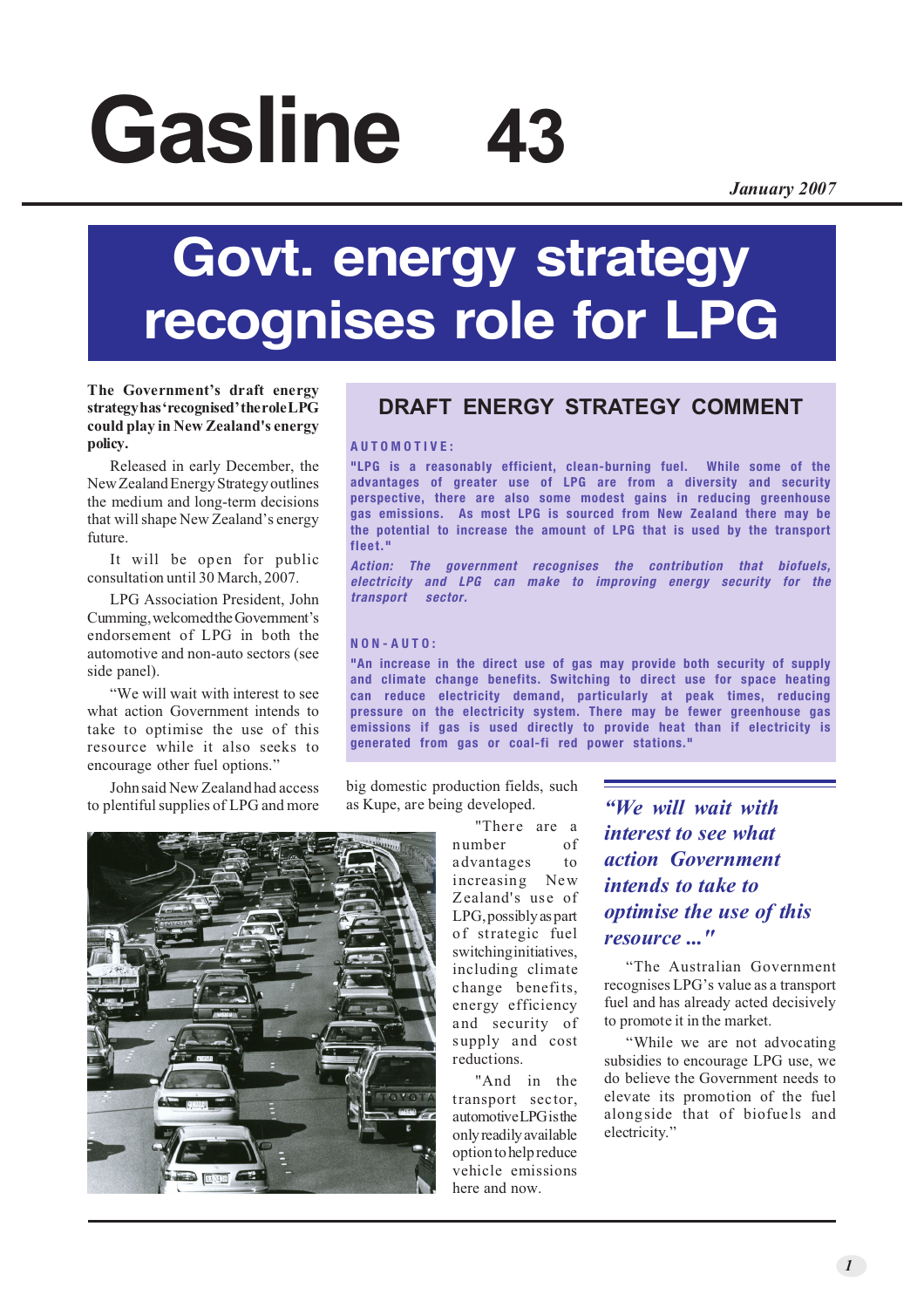### **LPGA gets runs on the policy board in 2006: Conference address by President, John Cumming**

#### **Not since the days of Think Big – over 30 years ago – has so much focus been put on energy policy in New Zealand.**

This policy environment creates opportunities for the LPG industry. The challenge for the LPG Association is to get our message across in the ongoing debate that is often the domain of the 'big players'.

While we are a relatively small player, we have had wins that have seen us punch well above our weight.

The Association helped to persuade the Electricity Commission to include LPG and direct use of natural gas in a key national study into improving New Zealand's electricity efficiency. We were not on the agenda initially.

We are still awaiting the findings of that study but it could have major impacts for fuel switching to gas as a load displacement strategy.

We can also claim a particular success from our efforts to have a grandfathering clause included in the HSNO Regulations - this had a hugely significant cost saving benefit for over 200 bulk vessel installations that haven't had to upgrade their LPG installations to meet new HSNO regulations.

In addition, LPGA efforts



*While we are a relatively small player, we have had wins that have seen us punch well above our weight.*

encouraged ERMA to extend to three years the maximum licensing period for cylinder installations below 300kg. Although not exactly the outcome the Association wanted, the move will also have huge savings implications for consumers.

With those wins on the board, the key challenges now facing the LPGA are influencing government policy, gaining awareness and position, and resolving other regulatory issues.

We need to think carefully about what, when and how we deliver our messages, and to whom.

And we need to remain focused on our priorities and think carefully about how we use our quite scarce communications and lobbying resources to achieve them.

This will require us to be skilful in our engagement with Government and influential stakeholders.

It will necessitate building relationships and ensuring we are in the frame early on when key issues are emerging.

It will also mean building the Association's profile as an authoritative and credible 'player'. This will underpin and add value to the marketing work of industry members and reinforce key messages.

These are the challenges facing us in the new year, and I have full confidence the Association is up to the task.

### **LPG demand up again in buoyant market**

**New Zealand now uses just on 180,000 tonnes of LPG pa, up almost 20,000 tonnes over the last 12 months, according to LPG Association President, John Cumming.**

Speaking at the recent LPG industry conference, John said a cold and sustained winter had increased demand for LPG heating applications.

The 45kg, 9kg and reticulated

sectors all grew significantly due to both increased demand from existing customers and valuable growth in new connections among residential and commercial users.

The automotive market also demonstrated strong growth over the year, supported by high petrol prices and ongoing uptake in new dedicated LPG vehicles and conversions.

John stressed there is plenty of

LPG available to cater for growing demand.

"While LPG production from existing suppliers is reducing, there are ample supplies of LPG and shipping available in our immediate trading region.

"We can have absolute confidence imports will meet the domestic shortfall until new fields like Kupe comes on stream."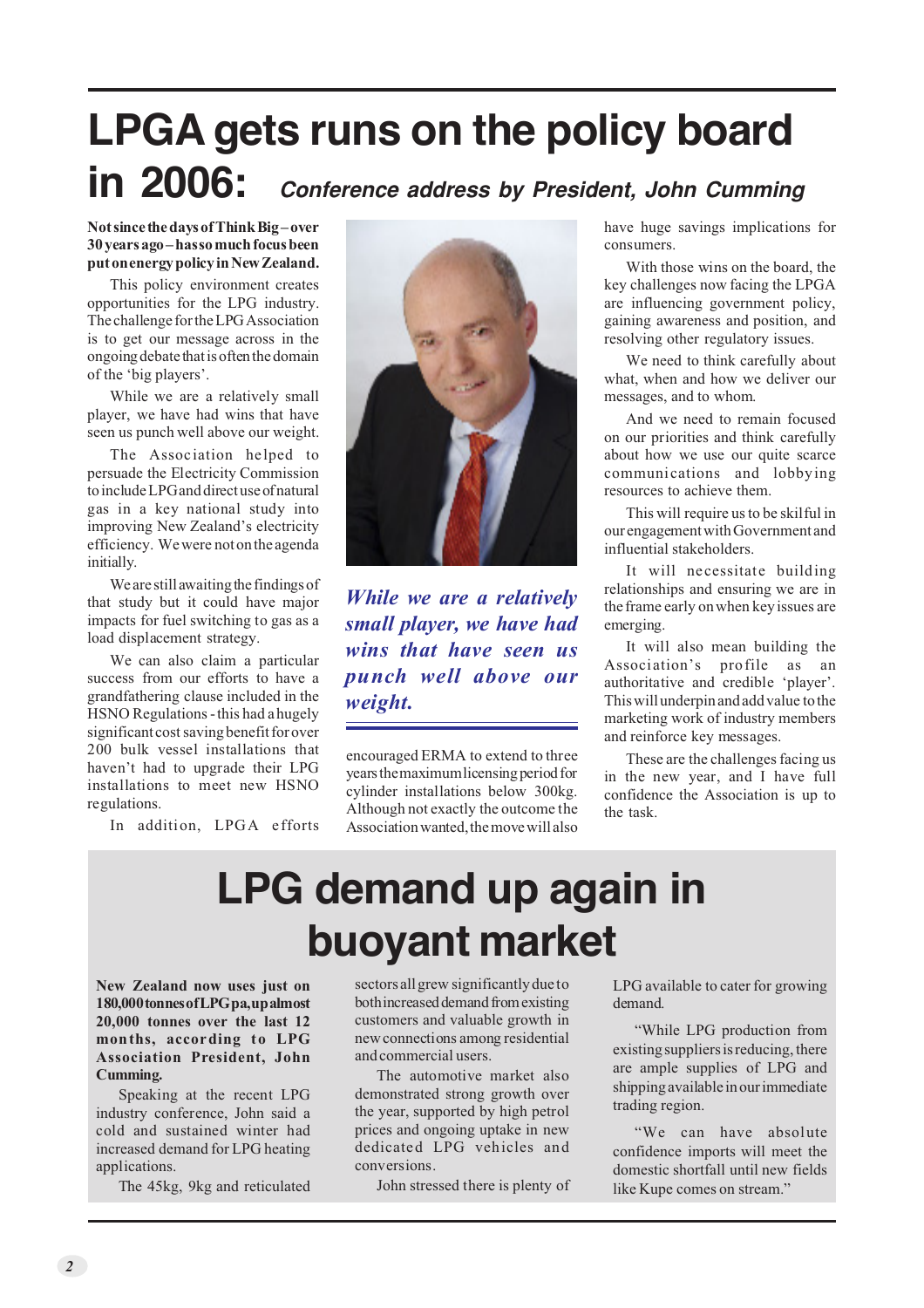### **New gas and electricity laws get green light**

**Parliament passed legislation late last year that will ensure the safe delivery and use of electricity and gas in New Zealand. Amendments to the Electricity Act 1992 and Gas Act 1992, and a new Plumbers, Gasfitters and Drainlayers Act were passed in November 2006.**

"This legislation introduces consistent regimes for workers in the gas and electricity sectors based on the registration of workers, competency-based licensing, updated procedures for addressing complaints against workers and updated enforcement provisions," said Associate Energy Minister, Harry Duynhoven.

"The Electrical Workers Registration Board and the Plumbers, Gasfitters and Drainlayers Board will play critical roles in the successful implementation of this legislation. They have been delegated the responsibility for the registration and licensing of their workers."

The legislation includes a number of checks and balances to ensure these responsibilities are properly discharged.

Both Boards can now work on defining new registration categories and standards, and the terms and conditions of registration and

#### licensing.

The new Plumbers, Gasfitters and Drainlayers Act also puts in place a range of accountability mechanisms to ensure there is not a repeat of the problems that came to light recently between the Plumbers, Gasfitters and Drainlayers Board and its industry, the Minister said.

"It was pleasing to hear in the debate in the House that all political parties recognise the important contribution that the plumbing, drainlaying, gasfitting and electrical industries make to the economic and social well being of New Zealand," Harry Duynhoven said.

The new legislation also includes a



*Associate Energy Minister, Harry Duynhoven.*

new definition of gasfitting that covers all fixed LPG installations, regardless of the size of the LPG storage. It also covers LPG installations in caravans and boats.

*"It was pleasing to hear in ... the House that all political parties recognise the important contribution the plumbing, drainlaying, gasfitting ... industries make to the economic and social well being of New Zealand."*

### **LPG good value for money, says MTA**

**Training new technicians in LPG systems and keeping members abreast of new developments and equipment issues are important issues for the MTA, said the Chair of the organisation's Alternative Fuels Committee, Grant Miller.**

The MTA's alternative fuels committee is responsible for research, education, advocacy and for lobbying Government on alternative transport fuels' issues.

Speaking at the recent LPG industry conference, Grant said the MTA is actively focused on developing and upskilling LPG installers, and it is

compiling a national database of approved installers. It is also developing a suite of installation standards, working with LTNZ.

"There are other 'alternative' transport fuels being developed, such as biofuels and hydrogen, but they are still some way off being commercially viable," Grant said.

"LPG is a 'here and now fuel'. It's currently the only viable alternative and it's good value for money for fleets and owners of larger, higher mileage vehicles.

"The MTA is keen to ensure a viable and quality-conscious LPG

conversion and LPG servicing industry."

Grant said the Australian Government has recognised LPG's potential, both as a cleaner-burning transport fuel and as an option to help motorists to control transport costs.

"The MTA supports the LPGA's assertion that our Government should do more to encourage the fuel's use on this side of the Tasman."